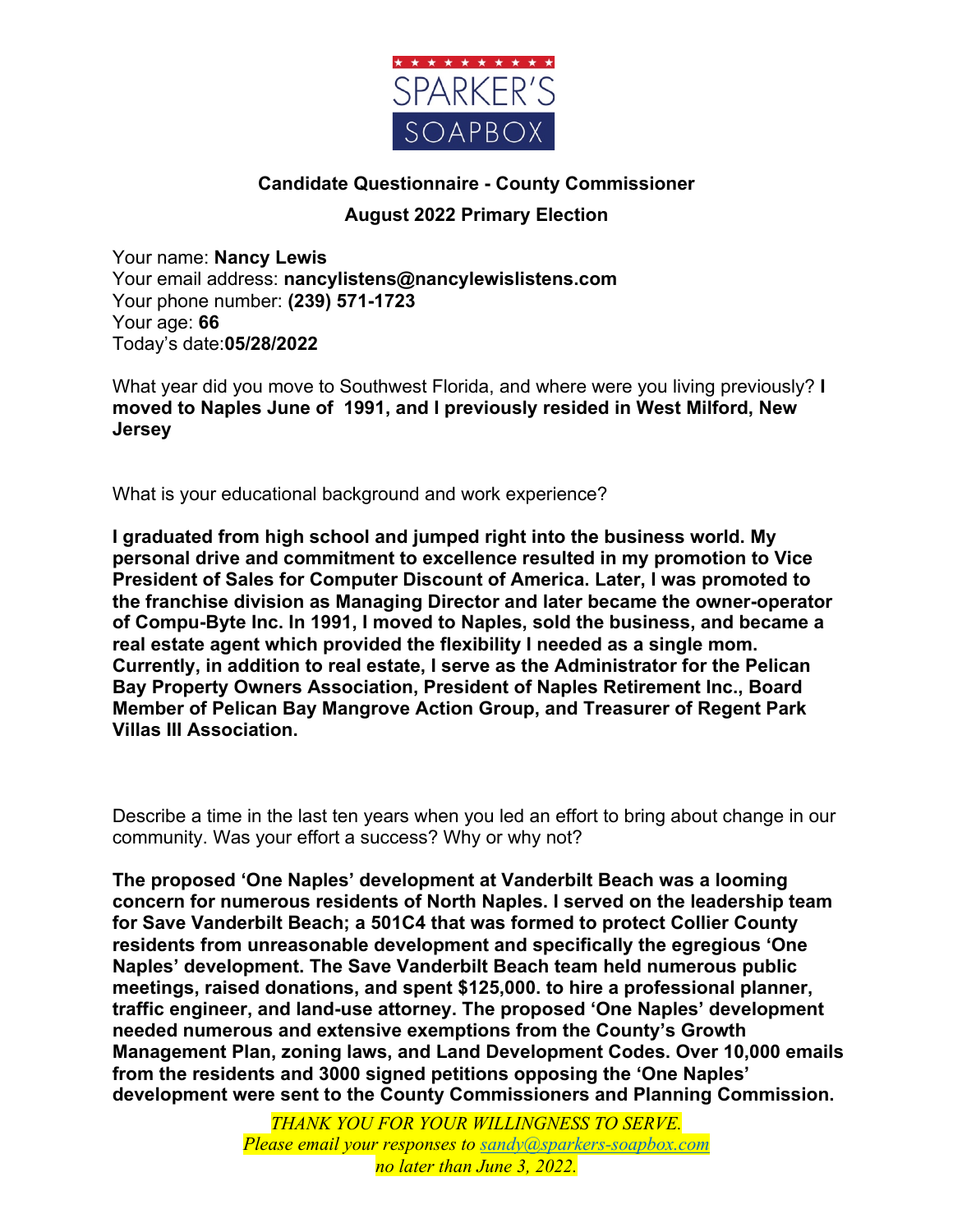**Although the Save Vanderbilt Beach leadership team was successful in scaling down the originally proposed development plan, the 'One Naples' development was still like placing an elephant on a postage stamp in a high hazard coastal area requiring numerous exemptions to development laws. On the day of the County Commission meeting for the 'One Naples' development, Save Vanderbilt Beach's hired professionals and supporters in large number were present and prepared to show why this development should not be approved. Their voices were never heard. Instead, at the beginning of the Commission meeting, the developer's landuse attorney announced that a whole new development plan, one that no one including County staff and the Planning Commission, had seen or reviewed, would be presented. The County Commission told the County Planning Director to take an hour at lunch to review the new development plan. After lunch, four of the five County Commissioners approved the 'One Naples' development.**

Describe a recent County Commission decision with which you disagreed. Why did you disagree and what should have been done differently?

**Recently the County Commission approved a 234 unit development near the intersection of Immokalee Road and Juliet Blvd.; just west of I-75. This segment of Immokalee Road is notoriously traffic gridlocked already. I disagree with the County Commission's policy of using traffic studies that exclude the high traffic months of February and March. This gives a false determination of traffic impacts and allows developers to avoid having to make road improvements to accommodate the traffic impact of their development. I also disagreed with the decision to approve the development due to the multiple exemptions of the Growth Management Plan, zoning law, and the Land Development Codes. The maximum allowable density, with the bonus density for affordable housing, residential infill, activity center density band (although it was actually outside of the band), and NW transportation Concurrency Management Area was 149 units; the County Commissioner's approved 234 units. I also disagree with the Commissioner's policy of allowing the PUD Ordinance, the document that determines the enforceability of the developer's commitments, to be written by the Developer's land-use attorney. The Allura development on Livingston Road, heavily contested by residents, was purportedly approved by the County Commissioners because of the affordable housing component. It was later learned that the developer's land-use attorney wrote the affordable housing section of the Allura PUD Ordinance to be unenforceable.**

What is your top priority in terms of Collier County's environment? What county government solutions do you propose to address it?

**Everything in Collier County relies upon the quality of our water. It is the lifeblood of our community. My top priority is a multi-pronged approach. There is a pending agreement between South Florida Water Management District and the City of Bonita Springs that would allow the City of Bonita Springs to pump 30,000 gallons of untreated water per minute or 42 million gallons per day of untreated/unfiltered water containing fertilizer, fecal matter from overflowing sewers etc. into the Logan Blvd. canal and adjacent protected wetland preserves** 

> *THANK YOU FOR YOUR WILLINGNESS TO SERVE. Please email your responses to sandy@sparkers-soapbox.com no later than June 3, 2022.*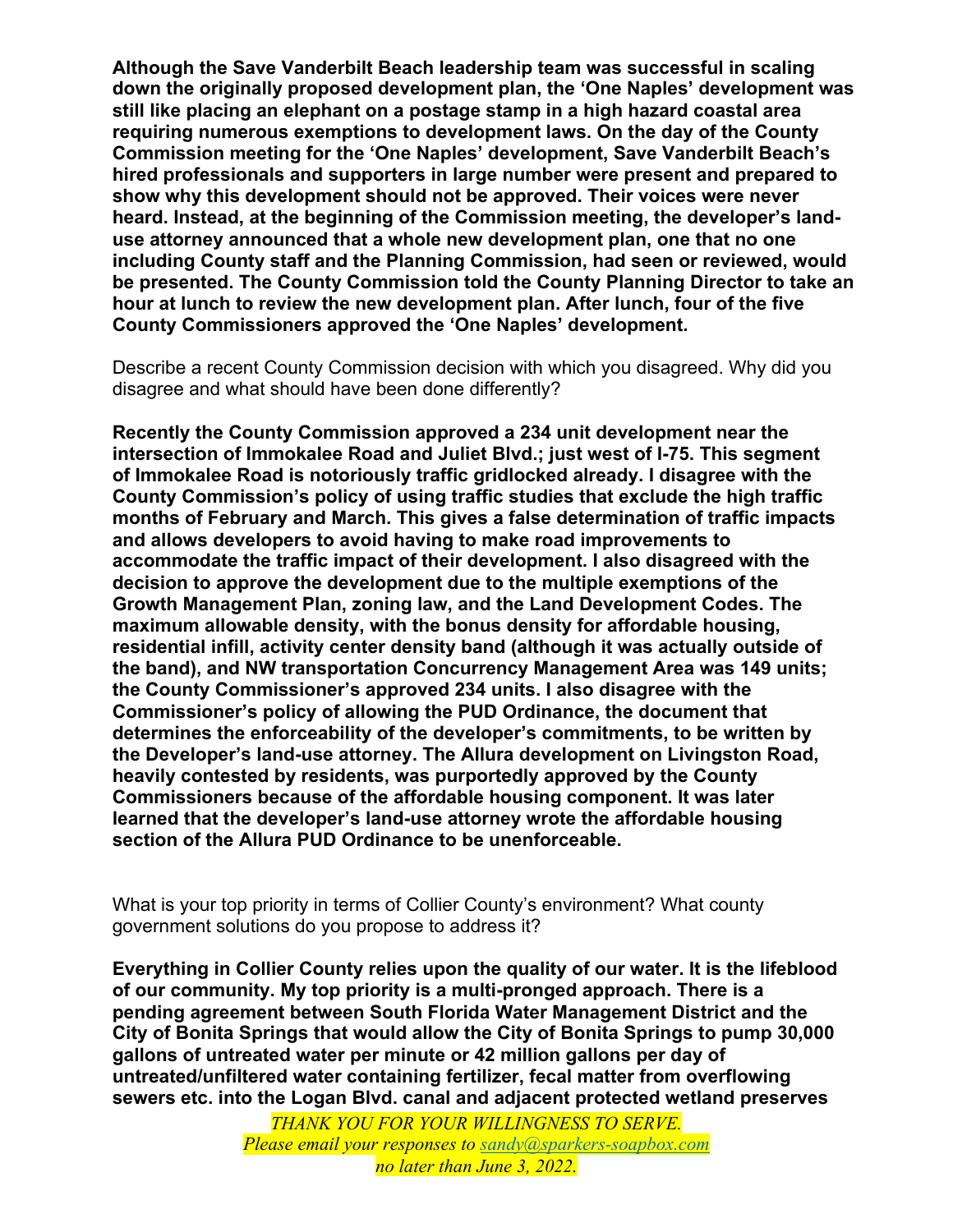**in North Naples. I propose that the pending agreement be revised to include Collier County as a party to the agreement. Additionally, the agreement should contain specific stipulations to include the definition of a declared emergency and the criteria that would need to be met before pumping occurs and specific criteria that would specify when pumping must cease. Additionally, the agreement should include specifications for non-compliance such as immediate termination of the pumping permit and agreement. One of the greatest impacts on our water quality is the chemicals that are sprayed on the canal banks of public waterways. These canals ultimately drain into the Gulf. The chemicals that are used specifically state they should not be used near water. I propose that cutting weeds of concern should be the alternative to chemicals that are sprayed on the canal banks. Additionally, the County should revise the current Fertilizer Ordinance to include a prohibition of nitrogen or phosphorus fertilizer during the summer rainy months. In addition, improperly operating septic systems impact our water quality. I propose that when a home is purchased, the home inspection include an inspection of the septic system to insure it is operating properly.**

What is your top priority in terms of Collier County's infrastructure? What county government solutions do you propose to address it?

**My top priority is finding solutions to address our failing roadways. One of the quickest ways to prevent acerbation of failing roadways is for County Commissioners to deny new developments that cannot be supported by the existing infrastructure. As a County Commissioner I would require traffic impact studies to include all 12 months of the year which would provide an accurate traffic impact analysis. The approval of a development would require mitigation and roadway improvements to accommodate the traffic impact. Growth pays for growth.**

What is your top priority in terms of the growth and development of eastern Collier County? What county government solutions do you propose to address it?

**Upholding the Growth Management Plan and development laws that Collier County currently has in place and fiscal neutrality is my top priority. We have lost our vision. As a County Commissioner, I would not approve rural villages or developments that do not comply with the development laws. One of the tenants of the Rural Lands Stewardship Area (RLSA) is that the town/village must be fiscally neutral. Should a roadway that only serves the villages/towns, Big Cypress Parkway, be paid by taxpayers in an amount that exceeds 37 million dollars as currently programmed in the Collier Metropolitan Planning Organization (MPO) 2045 Long Range Transportation Plan (LRTP)?**

**What is your top priority in terms of redevelopment in coastal Collier County? What county government solutions do you propose to address it?**

**My top priority is to maintain a balance between residential and commercial redevelopment by adhering to the zoning and development laws which will protect and preserve the charm of Collier County and protect the public access to** 

> *THANK YOU FOR YOUR WILLINGNESS TO SERVE. Please email your responses to sandy@sparkers-soapbox.com no later than June 3, 2022.*